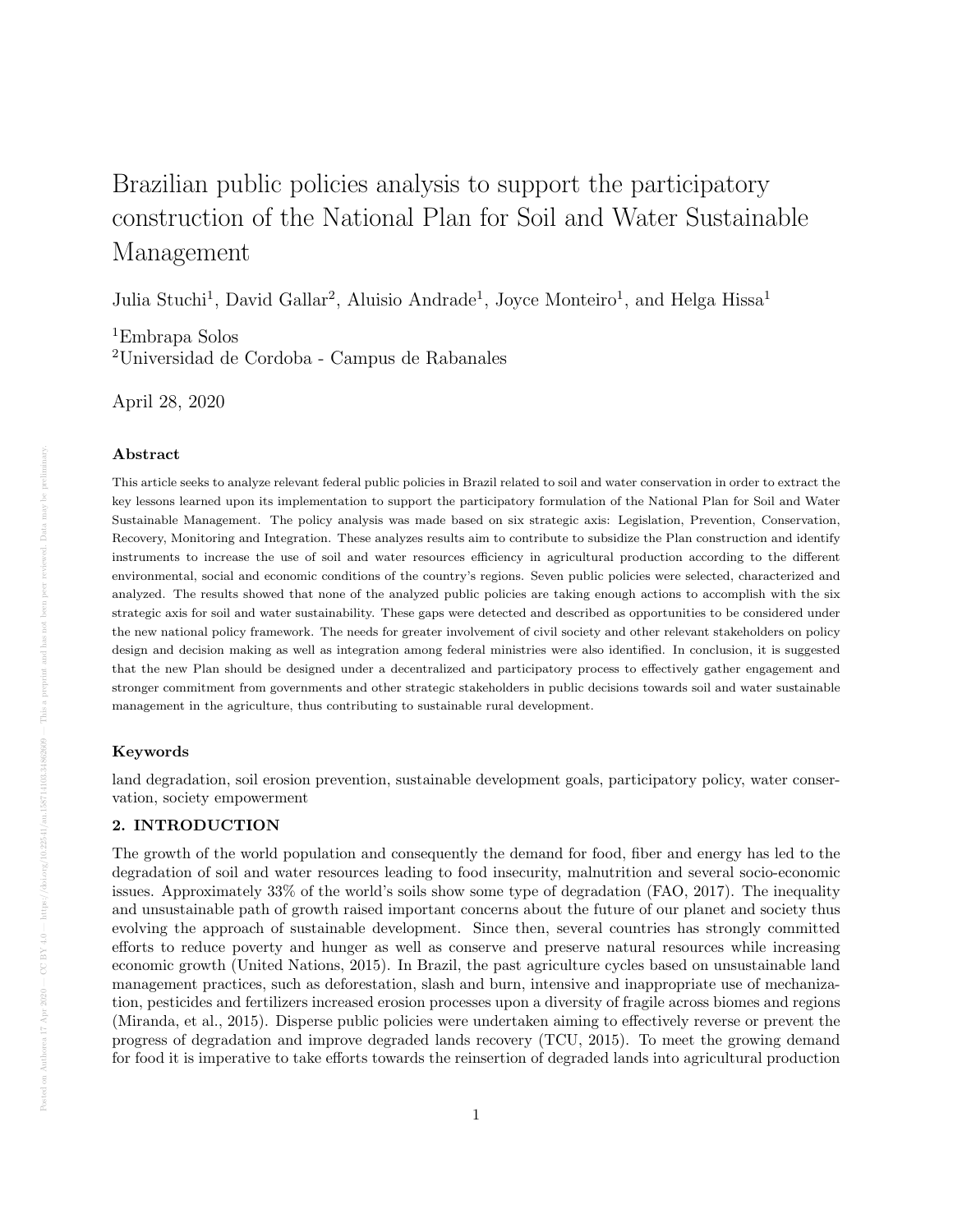systems. This also represents a great opportunity to increase national food production on a sustainable basis.

Brazil plays an important hole on global environmental guidelines and commitments, showing leadership in key international strategies and agreements towards sustainable development goals. Since 1980´s the environmental sector in Brazil has been strengthened and structured with policies and plans to support natural resources conservation, preservation and restoration. However, these efforts were made regardless agriculture environmental issues and from challenges and constrains faced by both agribusiness and family farms sectors (Leonard et al., 2011).

To contain the advance of soil erosion in agricultural exploitation, past policies such as the National Soil Conservation Plan in 1975 through the Decree nº 76470 (Brasil, 1975) and the National Watershed Program in 1987 for through the Decree nº 94.076 (Brasil, 1987) were created. Both policies were undertaken in a short period of implementation thus not producing expressive results. Currently, only few states of the federation are still running the National Watershed Program without any federal support or coordination. More recently, the Brazil´s National Soil Survey and Interpretation Program (PronaSolos) were approved in 2018 through the Decree nº 9.414 to improve the design of future polices addressing soil and water sustainable management issues (Brasil, 2018). In face of the importance of the agriculture sector to Brazil´s economy it was highly recommended by the country´s accounting bodies the design of a national policy to effectively enhance the adoption of soil and water sustainable management practices in agriculture systems.

The objective of this research is to support the construction of the National Plan for Soil and Water Sustainable Management (PNMSA), contrasting other relevant public policies with six main thematic axis to address soil and water sustainability: Legislation, Prevention, Conservation, Recovery, Monitoring and Integration with relevant stakeholders. Firstly, the actors involved in each of these policies are analyzed, and secondly the degree of correspondence and attention of each of these policies to each of the axis proposed for the PNMSA is analyzed. We hope that this work provides relevant information for the future participatory process of PNMSA construction, offering systematic inputs for its discussion.

# 3. MATERIALS AND METHODS

Through the bibliographic survey and pertinent information, federal policies related to the use, management and conservation of soil and water in Brazil were identified. Subsequently, the main characteristics of each of these policies were synthesized, as well as an interpretative analysis, taking into account the adherence to each of the six strategic axis that are part of the ongoing Project for Participatory Construction of the Sustainable Soil and Water Management Plan in Brazil.

The proposed steps for the formulation of the PNMSA are: the definition of its principles, goals, objectives, strategies, activities, main results and impacts, the design of its institutional framework and integration with other multisectoral public policies (Figure 1).

Figure 1 - National Plan for the Sustainable Management of Soil and Water Framework.

The focus of this research is to contribute with inputs for the design of the institutional framework and the integration with other policies. To this end, it was undertaken a documentary research to provide a general understanding of the objectives and tools of public policies in Brazil in light of the following criteria: 1) inclusion in its normative body and scope the awareness of sustainable use and conservation of soil and water in rural areas; 2) time of operation, with at least one year under implementation and 3) coordination at federal level.

For each selected policy it was analyzed the institutional framework, objective and interface within the axis of Legislation, Prevention, Conservation, Recovery, Monitoring and Integration proposed to the PNMSA (Figure 2). The analysis seek complementarities and convergence of actions in support to the construction of the PNMSA, searching for lessons learned and opportunities from the implementation of these policies. These axis were proposed in the construction of the aforementioned project after analyzing a series of documents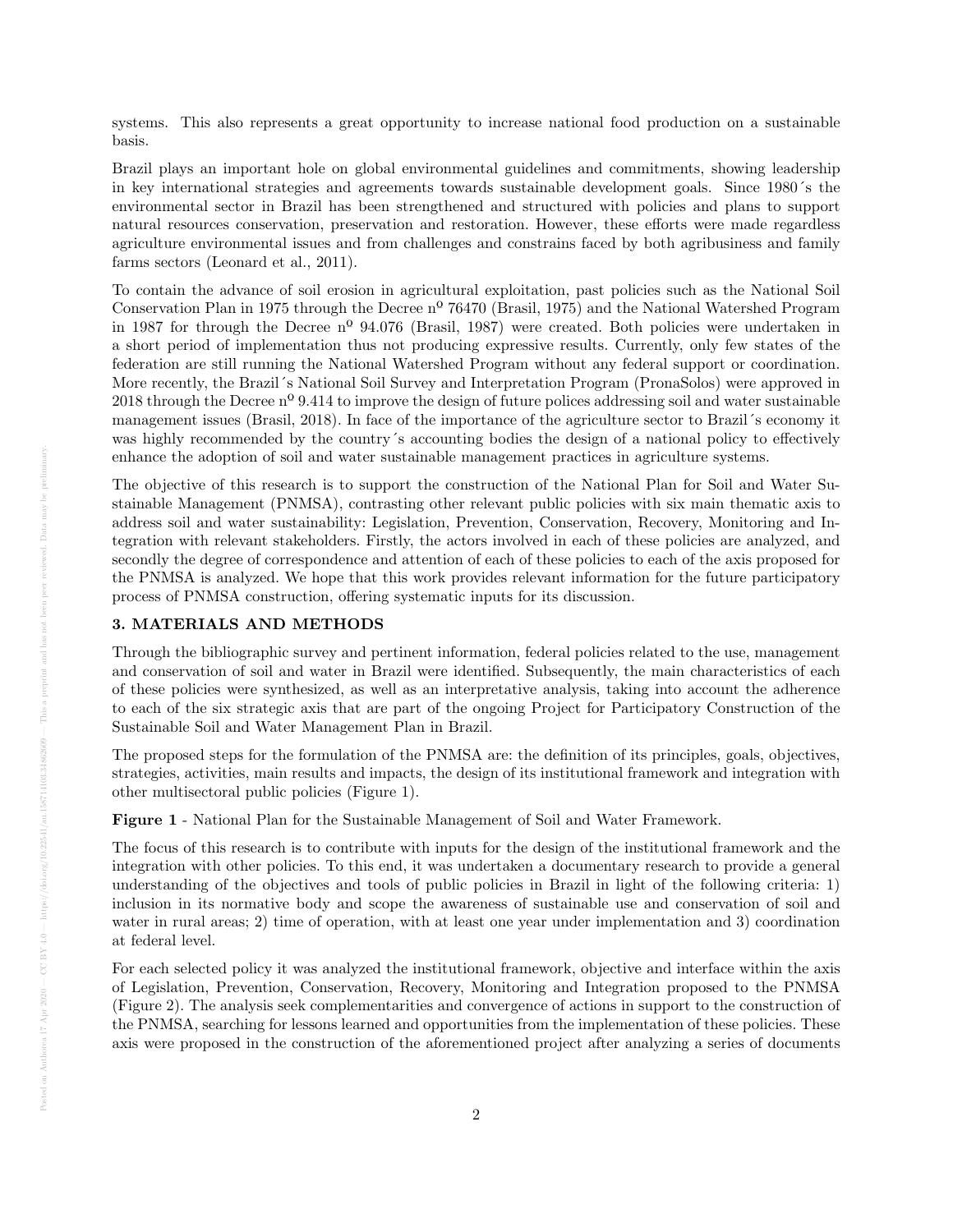(TCU, 2019; Polidoro, 2016; TCU, 2015), which converge on the need to optimize the efforts of existing policies.

Figure 2 - The six proposed axis for the formulation of PMSA.

Based on the sis axis it was built an analytical framework to guide policy analysis process showed in Table 1.

Table 1 – Guidelines from the analytical axis for the selected polices.

This theoretical framework established the basis for a scored evaluation for the selected public policies. The analysis was made based on a classification method using a 0 to 2 scale to score the heuristic judgment of each policy considering the six axis. Score zero meant that the policy has no interface with the axis guideline; score 1 meant that the policy partially contemplate the axis; and score 2 meant that it fully contemplate the axis. Upon this classification it was calculated an average score per axis for all analyzed policies and an average score per policy for all axis. It is worth clarifying that it was also researched the normative body objectives of each policy, as well as its main instruments, with emphasis on those which Embrapa plays a predominant role.

The documentary analysis of reports, studies, evaluations and audits related to the implementation of the selected policies was carried out, allowing data triangulation on the scope of these policies. The analyzed documents were official assessments elaborated by Brazilian governmental institutions in charge of public policies control, monitoring and evaluation, such as Union General Controllership (CGU) and Federal Audit Court (TCU). Both institutions are responsible for defending public assets, transparency and fighting corruption, budgetary and financial accounting, and operational supervision of asset transactions through public administration.

The institutional framework analysis aimed to identify how many which type of policy partner institutions were involved in policy implementation, management, monitoring and evaluation. To this end, it was considered five dimensions: 1) governmental at federal level; 2) governmental at state and municipal levels; 3) teaching institutes and universities; 4) private sector; 5) civil society and non-governmental organizations (NGOs). Also important, the typology of governance bodies: decentralized, participatory, councils, committees, commissions, forums, networks, articulations, associations and cooperatives.

#### 4. RESULTS

#### 4.1Public policies selected for the analysis

The most relevant policies selected within the established criteria were seven:

1) National Environment Policy (PNMA): Establishes environmental protection measures and standards to guarantee the environmental quality of water and soil resources and the conservation of biodiversity, guaranteeing sustainable development and improving the living conditions of the population (Brasil, 1981).

2) National Water Resources Policy (PNRH): Proposes the systematic sustainable management of water resources, in quantity and quality, in account to the diversity of physical, biotic, demographic, economic, social and cultural aspects in Brazilian regions; seeks the integration and articulation of water resources management with environmental management and land use patterns; promote the articulation of watershed planning among water users sectors within regional, state and national levels; facilitates the river basin management integration with estuarine systems and coastal areas (Brasil, 1997).

3) Native Vegetation Protection Law (Forest Code): Establishes general rules on vegetation protection, permanent protection areas and legal reserves creation; defines limits for forest exploration, selection of forest raw materials, control of forest products origin; controls and prevents forest fires , in addition to providing economic-financial instruments to achieve its objectives (Brasil, 2012a).

4) National Policy on Agroecology and Organic Production (PNAPO) : Develops, adapts and stimulate adoption of soil management practices and processes with agroecological biases. Integrates, articulates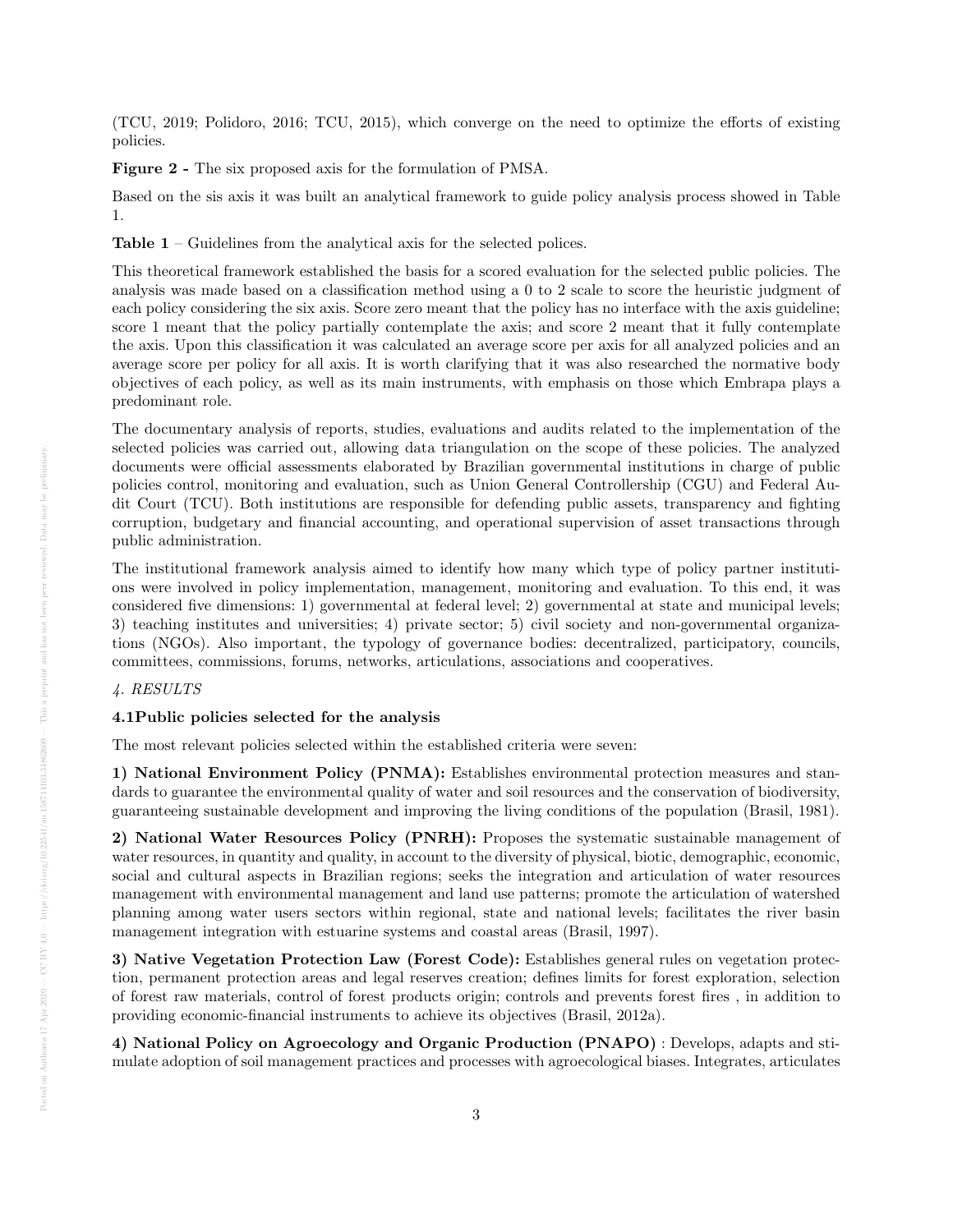and adapts policies, programs and actions that induce agroecological transition and organic and agroecological production, contributing to the sustainable use of natural resources and the supply and consumption of healthier food (Brasil, 2012b);

5) National Policy on Climate Change (PNMC): Officials the commitments assumed by the country in international agreements on climate change; promotes actions to mitigate climate change and reduce vulnerability of environmental, social and economic systems; seeks integrated strategies that encourage and support the participation of different actors in the agricultural, energy and steel sectors to mitigate and adapt to climate change (Brasil, 2009).

6) National Policy for the Recovery of Native Vegetation (Proveg): Proposes policies articulation, integration and promotion, defines programs and actions that induce the recovery of forests and other forms of native vegetation, in addition to the environmental compliancy of Brazilian rural properties, in a total area of, at least 12 million hectares, by 2030 (Brasil, 2017);

7) National Policy to Combat Desertification and Mitigate Drought Effects (PNCDMES): Establishes mechanisms to prevent and combat desertification, to recover areas under land degradation process, and to prevent, adapt and mitigate the effects of drought throughout the national territory; institutes mechanisms for protection, preservation, conservation and recovery of natural resources promoting environmental, water and energy security; integrates the production and use of water resources socially and environmentally, the production and use of water collection, storage and water conduction infrastructure (Brasil, 2015).

The main objectives and instruments of all the aforementioned policies were systematized and presented in Annex 1.

#### 4.2 Institutional Framework

According to Rogers and Hall (2003), the following principles are linked to the notion of good governance: participation, transparency, equity, responsibility, ethics and sustainability. These principles were taken in consideration when analyzing the institutional framework of each selected policy. Figure 3 shows how many and which type of partner institutions are involved in the institutional framework of policy governance.

Figure 3 – Institutional framework of selected policies.

Federal government participation is common to all policies, since only federal policies were analyzed, but it was often noticed the participation of state government institutions and NGOs. The policies that cover the largest number of institutions were PNAPO and PNRH, with more than 100 institutions involved and a wide range of NGOs, private sector, universities, municipal and state government organizations. These policies also stand out for adopting participatory governance approaches, increasing social participation and enhancing the capillarity of policy actions. The civil society participation is foreseen in all policies, with the exception of the Forest Code. In the latter, an open monitoring platform was created by environmental NGOs available to society. In general, universities participation is limited, which weakens the interaction of policies with teaching, research and extension institutions in achieving concrete results in rural areas. The private sector has a smaller participation in all policies, standing out only in PNRH and PNMA.

The Table 2 presents the scoring results for the selected policies. In average, the results suggest that the future PNMSA shall pay more attention and strengthen concerns on the Recovery and Prevention axis. All policies analyzed obtained very low scores on the Recovery axis. This gap on public actions turns out to be an opportunity to be overcome by the PMSA. Therefore, it calls specific attention to policy designers when formulating policy options and tools.

Concerning Prevention axis, the scores shows clearly a segregation of two groups of policies. One with those policies that fully address prevention, such as the PNMA and the Forest Code, and other with two policies with less influence producing a lower score (PNMC and Proveg). This alerts that PNMSA shall focus on avoiding failures falling short these last policies. Monitoring axis also calls attention once five out of seven policies reached the maximum score.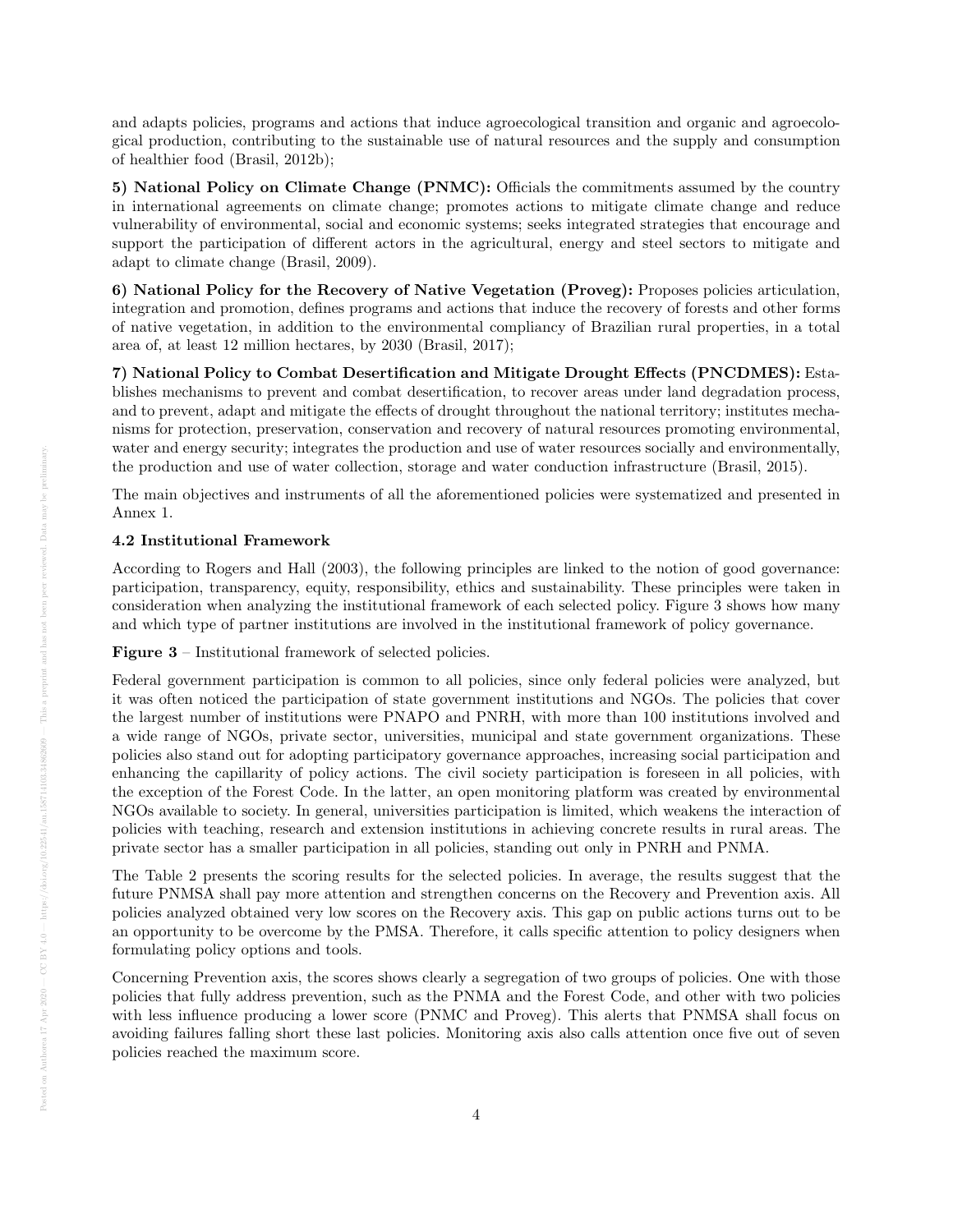Table 2 : Scoring of selected policies with average guidelines for each axis.

The analysis also showed that the seven policies are well aligned with content and non-normative issues concerning the six axis, since all of them are scored above 1,50 in average. When looking through the lens of the axis only two (Recovery and Prevention) are below 1,71. However, as a future line of research, we will continue to carry out an assessment on the achievement of policy objectives; based on the implementation rules of each policy and the recommendations found on CGU and TCU audit reports and monitoring reports from civil society or mixed platforms.

#### 5. DISCUSSION

## 5.1 – Legislation

**Figure 4** – Average score of the policies selected for the Legislation axis. It is foreseen for the implementation of the PNMSA actions the design of a legal framework within the state, municipal and micro watershed levels. Therefore, it is important to survey laws and rules already in place in order to avoid overlapping. Both PNMA and PNCDMES received high scores on Legislation axis (Figure 4) since these policies establish legal tools to provide environmental and socioeconomic adequacy at the regional level. The PNMA includes mechanisms such as Ecological Economic Zoning (ZEE) (Brasil, 2002) and the assessment of environmental impacts of potentially polluting activities. In the PNCDMS, in addition to the ZEE mechanism, there is a set of statelevel survey of plans, programs and projects aimed at the recovery of degraded lands. Also important, the elaboration of State Action Plans to Combat Desertification and Mitigate the Effects of Drought undergoes legal enforcement (Annex 1). It is worth mentioning that the PNRH also received a high score within this axis (Figure 4). The PNRH is a decentralized policy with high territorial capillarity, which adopts regulation tools undertaken by participatory consulting bodies at lower levels, the watershed committees (IPEA, 2012). This governance model although increasing government authority on policy drivers at higher levels, reduces government authority on decision making for concrete actions at the local level (Ollaik and Medeiros, 2011). In the PNMSA, in addition to the integration of existing public policy mechanisms with a focus on surveying regional environmental and socioeconomic characteristics for soil and water conservation purposes, it seems to be essential to the PNMSA to include inspection system to ensure the sustainable use, management and conservation of soil and water in different regions of the country. The future policy must seek for mechanisms to integrate technical assistance and rural extension services, in order to correct inadequacies detected at the local level. In addition, it is showed on Table 1 the ideal proposition of a fund to receive financial contributions in order to invest in priority areas for soil and water conservation actions (Table 1). ´5.2 - Prevention Figure 5 - Average score for policies selected for the Prevention axis. An important line of actions for the future PNMSA is related to the prevention of soil and water degradation. Preventive mechanisms were found in the PNMA and Forest Code policies, which revealed the highest scores in this topic (Figure 5). Through the implementation of ZEE, the PNMA advances on territorial management improvements. This policy articulated, the production of relevant information for decision making, expanded, institutional bases for zoning projects and promoted open dialogues with sectoral policies. Concerns with environmental conservation units and indigenous lands should also be taken into account in the process of prioritization of prevention zones, as well as strengthening and expanding the connections between the role of ZEE in territorial and environmental management instruments at different levels (TCU, 2008). The Forest Code includes the Rural Environmental Registry (CAR) as a mechanism allowing voluntary public electronic registration of land use and forest coverage of rural properties. This governmental system is applied to control, monitoring, environmental and economic planning and for fighting deforestation (IPEA, 2016). This mechanism also allows the availability of strategic information about environmental vulnerability and adequate preventive measures for decision making. However, the task remains challenging when bridging projects´ execution to real life situations focused on the implementation of the agreed guidelines. To overcome this gap the new PNMSA must foreseen mechanisms to reduce the time between zoning products generation and its integration into policy cycles, governmental planning and decision-making processes. The stock of soil and water preventive measures shall be ready when the technical stream of Kingdom´s multiple stream models is moving to open the window of opportunity and influence the agenda setting of territorial policies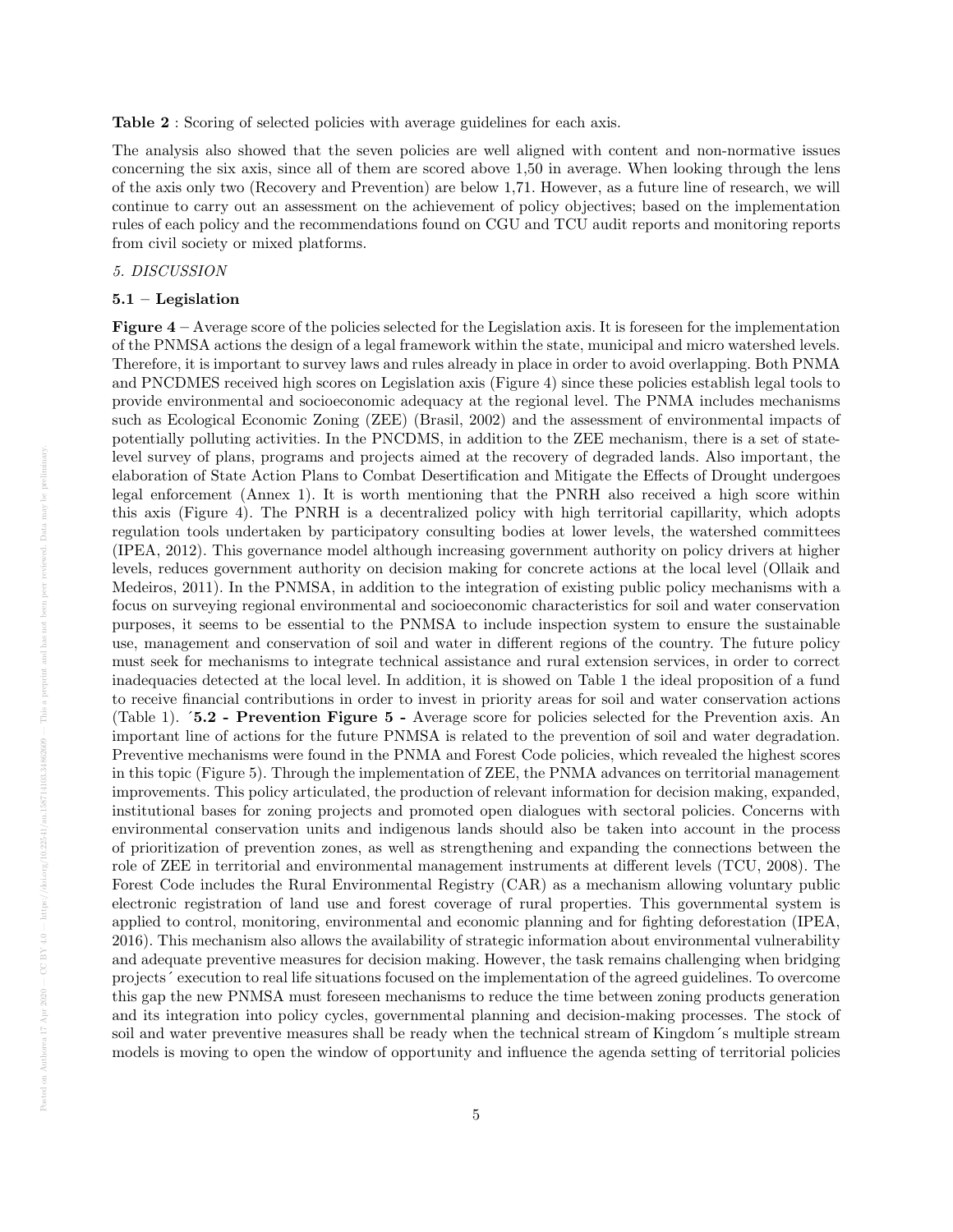(Capella, 2018).

#### 5.3 – Conservation

Figure 6 - Average score for the policies selected for the Conservation axis.

The Conservation axis ran through all the analyzed policies, revealing high scores for most of them (Figure 6). Actually, PNCDECS, PNAPO and Forestry Code policies has already foreseen mechanisms and strategies that encourage conservationist farmers. These policies received higher scores because they stimulate the development and implementation of conservation practices in order to improve the quality of soil and water resources in productive areas. Most important, these policies expand compensation instruments such as payment for environmental services (Figure 6).

The Forest Code stands out, which has a clear relation with its objectives and instruments seeking for the protection of riparian forests and springs which protect water sources and promote the regeneration of soil organic matter. This driver makes it possible to associate instruments of incentive or compensation for the provision of environmental services, such as maintenance and enhancement of carbon stocks, landscape scenic beauty preservation and biodiversity conservation, climate regulation, and soil fertility restoration (AHRENS& AHRENS, 2015). However, for the effective regulation of this standard, complementary instruments are needed to evaluate and value ecosystem services.

PNAPO foreseen for the National Plan for Agroecology and Organic Production (PLANAPO) the inclusion of a system to indicate the state of soil and water conservation as well as incentive mechanisms to support agroecological transition, to, such as certification and differentiated market price.

The PNCDECS is aligned with the guidelines of the United Nations Convention to Combat Desertification and Mitigate Drought Effects (UNCCD) and includes State Action Plans to Combat Desertification and Mitigate Drought Effects, as well as plans for Drought Prevention and Control (Annex 1).

Therefore, the future PNMSA policy should complement and improve the existing compensation mechanisms in order to foster the development and implementation of low-cost practices to enhance the quality of soil and water resources in agricultural systems.

#### 5.4 – Recovery

.

Figure 7: Average score of the policies selected for the Recovery axis.

In the Recovery axis, the policies analyzed presented lower scores, with the exception of PNMC and PN-MA (Figure 7). The PNMC has a mechanism associated with the rural credit policy that provides financial resources for climate change mitigation actions (ABC Program). On the other hand, the PNMA channels environmental compensation funds from economic enterprises that can be integrated into water and soil recovery programs. In a similar way to the PNMC, but more focused on family farming, PNAPO uses credit lines from the National Program for Strengthening Family Agriculture (PRONAF), such as PRONAF agroecology, PRONAF forest, and PRONAF sustainable to integrate subsidized funds into farmers´ conservation efforts. Recovery actions are also related to the Prevention and Conservation axis, however, more focused on mechanisms and protocols for diagnosing the current situation of natural resources, in order to establishing scenarios for taking conservation and preventive actions. It can also foreseen collaborative database collection of local georeferenced observation.

As an example of this mechanism, the Rural Environmental Registry (CAR), under the Forest Code created a collaborative database about the boundaries of forested areas and areas to be conserved in rural properties voluntarily feed by technicians, producers and other citizens (Annex 1). It is an innovative and simplified instrument, pointed out by experts as capable of allowing government to manage forest resources, by providing not only the intersection between deforestation information and the areas to be restored and conserved,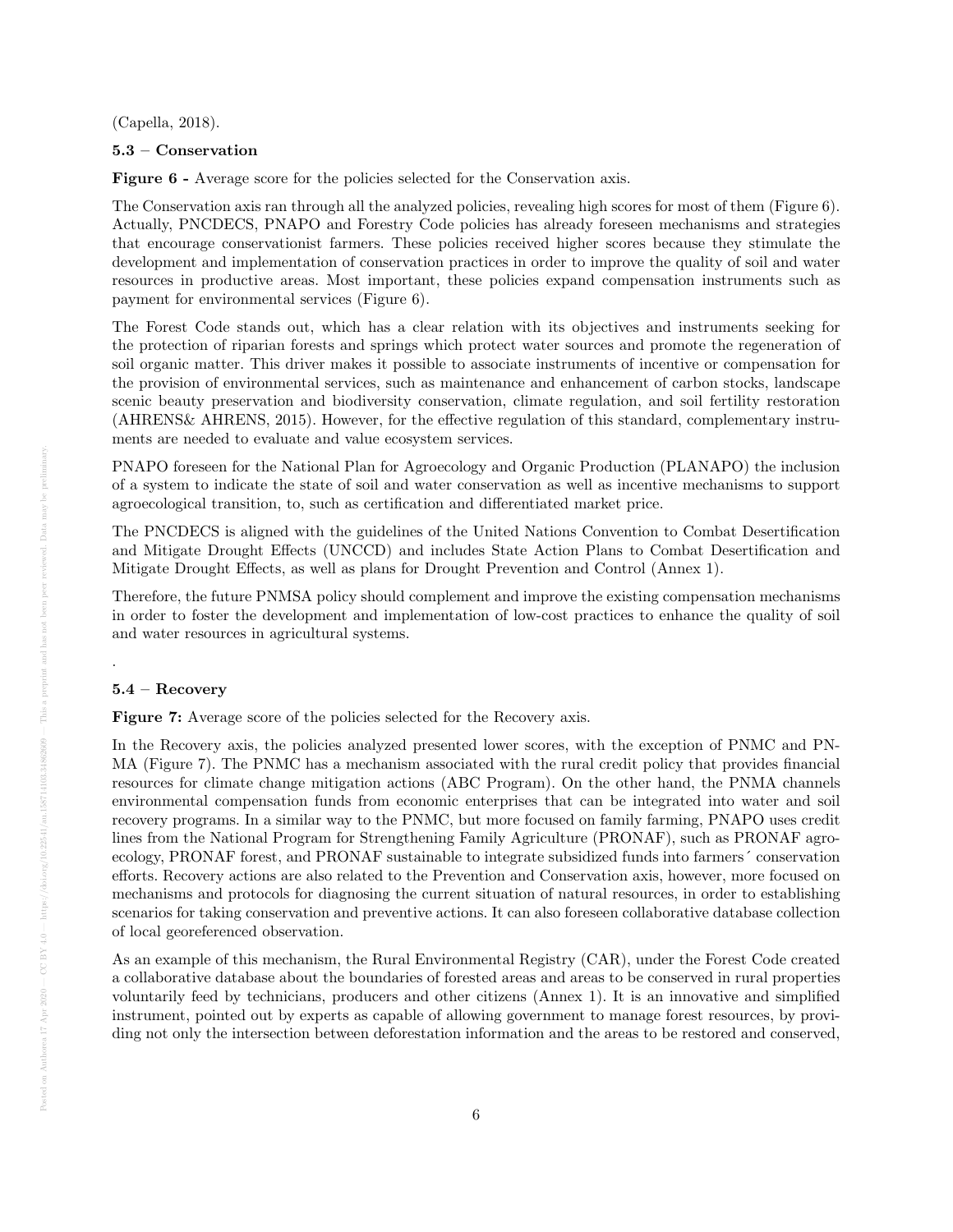but the reconciliation between economic activities and environmental conservation, in an especially agile and fast way (Pires, 2013).

#### 5.5 – Monitoring

Figure 8 - Average score of the policies selected for the Monitoring axis.

The Monitoring axis includes the design of mechanisms for the establishment of a system for the provision of key management information to improve decision making while delivering socio-economic and environmental benefits to Brazilian society. Each of the seven analyzed policies have in place and operational their own monitoring systems, although both PNMA and PNRH did not revealed the highest scores (Figure 8).

The policies with highest scores revealed monitoring systems with participatory and decentralized approaches, empowering and engaging society on collaborative preventive action. For instance, several of these policies have established policy observatories involving a coalition of non governmental institutions representing the civil society with interest and influence on policy decisions.

The Forest Code Observatory, is a network formed by 30 institutions, which monitors the implementation of the new Forest Law in order to generating data and critical mass to collaboratively support the enhancement of positive results and mitigation of negative aspects, avoiding further policy setbacks  $(http://observation of forestal.org.br/$ . In a different kind of coalition, the Observatory of the ABC Plan implementation, encloses an initiative among research institutions, farmers and agribusiness sector´s associations aimed at engaging society in the debate about low-carbon agriculture issues through monitoring impacts and outcomes of both ABC Plan and ABC Program (Brasil, 2012). This network built a platform to exchange data and information in order to develop technical studies to support and facilitate dialogue with stakeholders and civil society, thus stimulating transparency and awareness raising  $(\textit{http://observation.br/}).$ 

The PNAPO policy also embraces a huge coalition of diverse social, research, NGO and governmental stakeholders reporting policy results and impacts and advertising policymakers about policy areas of overlapping and gaps (IPEA, 2017). Undoubtedly, the lessons learnt upon the analyzed policies suggest that the future plan of soil and water conservation shall hold a robust and collaborative monitoring and information system to provide strategic data analyses in a transparent and interactive basis. It also shall facilitate dialogue and integration with other relevant public monitoring systems. To this end the PNMSA monitoring system shall introduce greenhouse gases estimations and alert tools in vulnerable areas (IPEA, 2017).

## 5.6 – Integration

Figure 9 - Average score of the policies selected for the Integration axis.

In relation to the Integration axis, it is envisioned integration to institutions in charge of teaching, research, extension and social empowerment actions. As showed in Figure 9, the highest scoring policies in integrating capacity building institutions were PNAPO, PNRH, PNMA, and PNMC. This axis is transversal to all the others and seeks to integrate the PNMSA construction on a network of institutions with high capillarity in order to improve policy's social engagement and results. For instance, the PNAPO drive demands concerning agroecology and organic food production issues as strategic topics for Embrapa´s research agenda. The policy has established several agroecology research networks through Agroecology Studies Centers (NEAs). These studies centers enclosed a diversity of research, extension and university institutions from all over the country. The success of this initiative are related to PNAPO´s foundation. The PNAPO is a participatory policy that has emerged from civil society coalition. The two governance commissions established under this policy are considered dialogue and articulation spaces for public integration. One is focused on interministerial integration and the other formed by parity of government and civil society representatives (IPEA 2017).

It must also be highlighted the participatory governance of the PNRH. This policy has established National Executive Commissions across 12 Brazilian regions. These commissions are composed by members of the National Water Resources Management System (SINGREH), water users´ sectors and civil society that undertake discussions about regional technical issues and institutional arrangements involving more than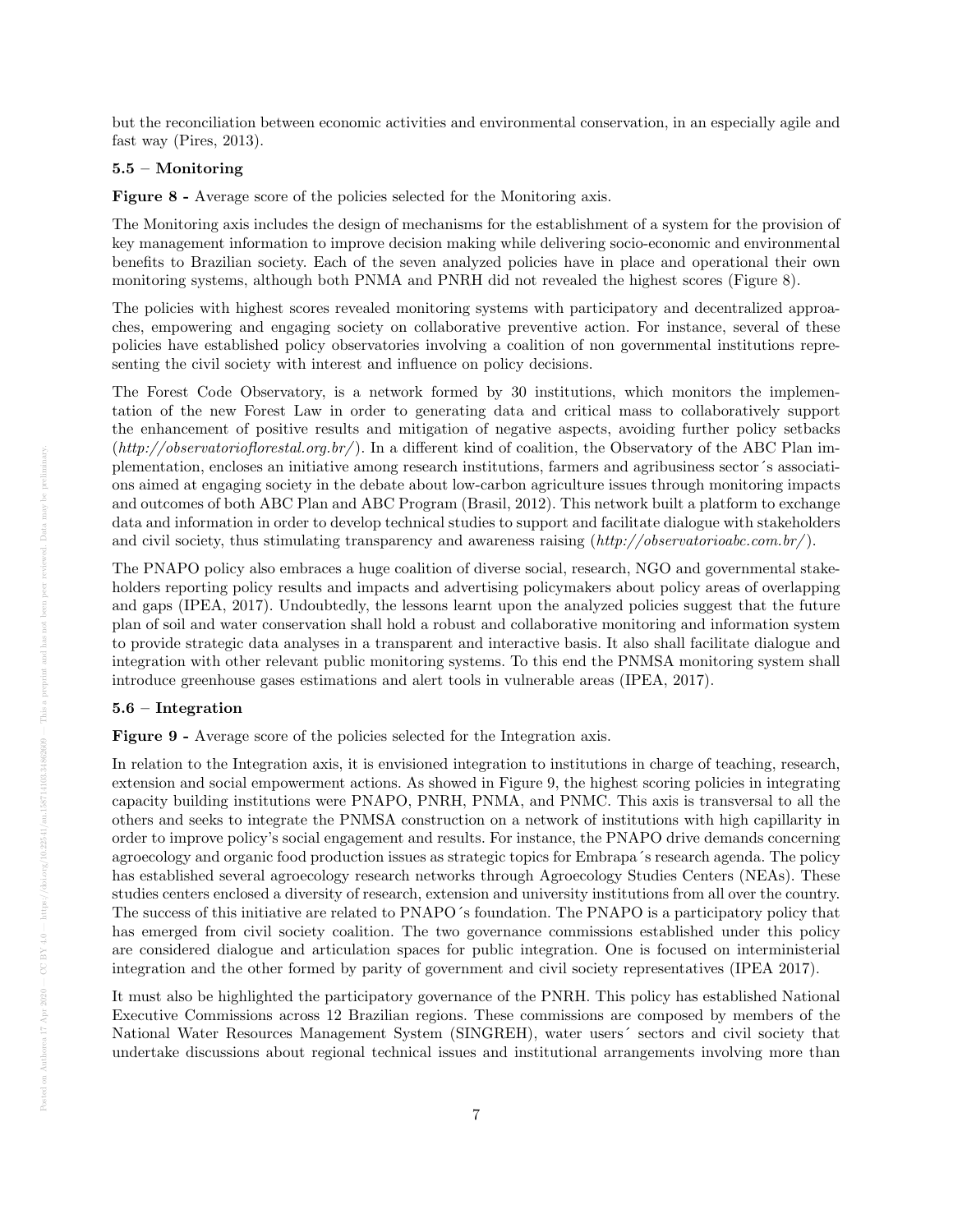7,000 people (Brasil, 2006a). The PNRH allowed the emergence of several water resources organizations including NGOs, technical institutions civil society organizations with interest in in protecting natural, social, historical and cultural heritage, other environmental goods, rights of indigenous people and other ethnics minorities (Santilli, 2007).

The lessons learned upon these policies shall improve the foundation of new PNMSA in order to gather participation of several stakeholders and social engagement on sustainable soil and water resources management.

#### **CONCLUSION**

Upon this research it was extracted subsidies and lessons learned from current policies in relation to the six foundation axis for the PNMSA. The analysis identified in general the need for greater integration and complementarity among federal ministries and the implemented public policies. The construction of the PNMSA must seek to overcome this deficiency, integrating multisectoral actors and converging policy strategies and instruments into a more comprehensive common platform. In particular, connections with monitoring systems should be established to facilitate coordination between public actions. These measures would be more effective in optimizing the sustainable management of soil and water resources, avoiding overlapping of activities and fostering effective institutional integration.

The seven analyzed policies converge more or less intensely to the PNMSA's building blocks according to the proposed analytical framework. In the Legislation axis, PNMA, PNCMDES, PNRH and PNAPO have greater adherence, while in the Prevention axis, the PNMA, PNCMDES, PNRH and Forest Code policies showed greater alignment within their instruments. In the Conservation axis, PNAPO, PNMC and PNRH stand out with associated financial mechanisms to support farmers adoption of conservation practices. The Recovery axis was the one that presented the least interface with current government instruments, indicating the opportunity for PNMSA to fill this gap to enable the reinsertion of degraded into productive systems.

Regarding policy governance and institutional framework, it can be concluded that the governance mechanisms available on PNAPO and PNRH policies offer a framework with the involvement of different groups of actors in different spheres of coverage, providing greater capillarity, decentralization and social participation in decision making process. The construction of the PNMSA can capitalize on the spaces and governance mechanisms already constituted by these policies, in order to facilitate the involvement of a greater number of stakeholders in the process of public decision. This capillarity becomes essential to address problems and solutions on a smaller scale and customized to local realities, allowing the conformation of greater participation by society in concrete actions with greater potential success in achieving the goals of sustainable management of soil and water resources.

The present transversal analysis of the policies contemplated in this work, raised important recommendations for the construction of the PNMSA particularly for recovery and monitoring strategies. The construction of the PNMSA should prioritize monitoring systems more transparent to society that can dialogue and be complemented with other related policies. The monitoring systems should produce reports about the advance of sustainable management of soil and water resources in an annual basis. In the Recovery axis, the research envisioned the need to built mechanisms to map and prospect scenarios aimed at integrating and advancing actions between ministries, states, municipalities and economic sectors. It is also suggested a design of a collaborative database and agile instruments for reversing degradation processes. Indeed, the Recovery axis, turned out to be the topic with the greatest opportunity for the PNMSA to aggregate contributions and innovations.

This paper shows the opportunity for the PNMSA to cover a policy gap and provide a balanced and integral response to the foreseen axis, based on the learning curve shown in the evaluation of the institutional contents and normative articulation of public policies. The PNMSA has the opportunity and the need to aspire to the highest possible score in its institutional design, also supporting an open and participatory process with social, governmental and private actors, as learned upon the analysis of the other policy framework.

The production of maximum scores in a policy resulting from collective social engagement towards adaptation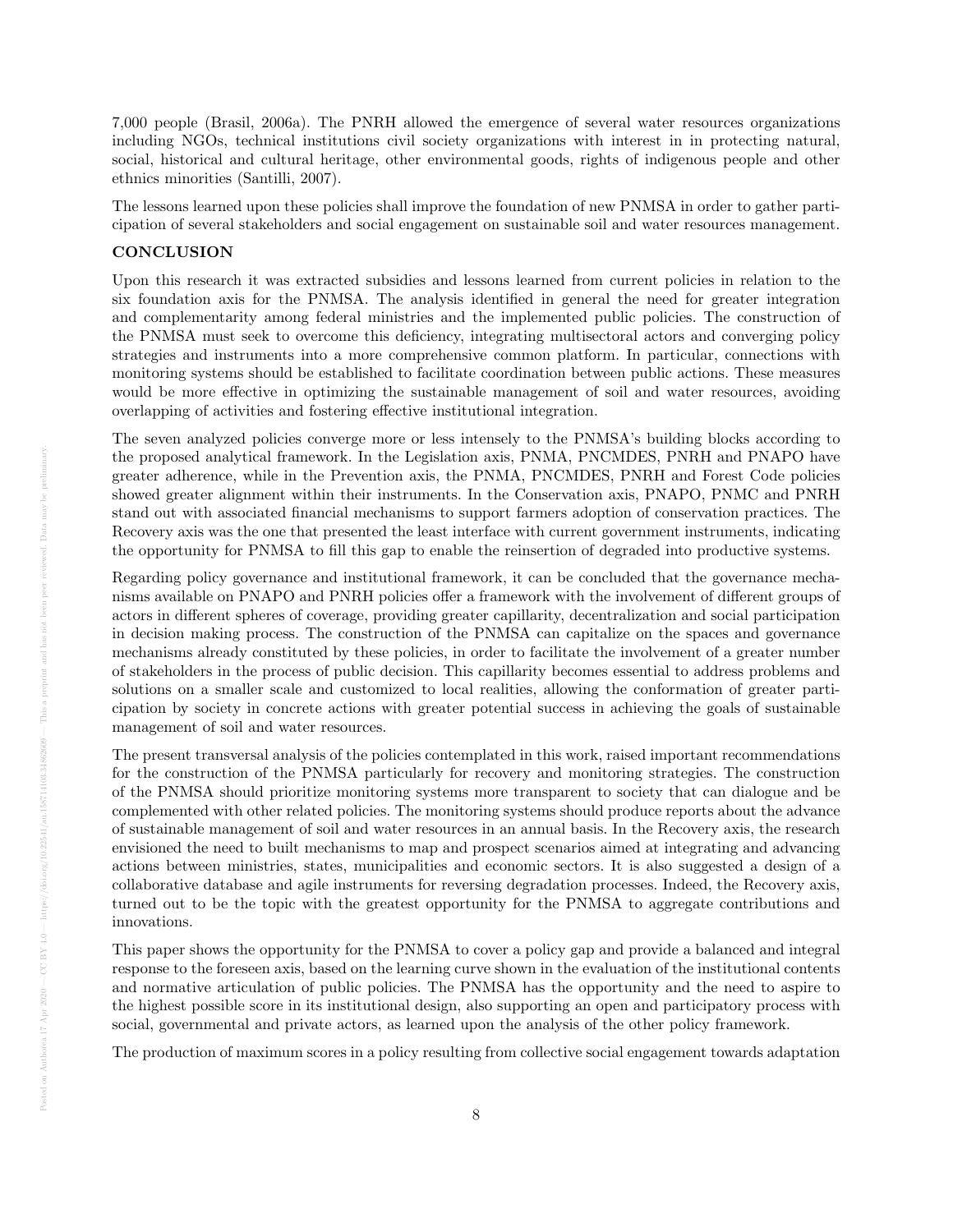of policy objectives, measures and indicators, shall be realistic and operative to reach PNMSA results, essential for the sustainable rural development of Brazil. This work presents relevant information for the formulation of the PNMSA, enabling the planning of actions that meet the expected axis as well as greater integration between other policies, based on the learning shown in the assessment of the institutional design (its contents and normative articulation) of the policies public analyzed. The greater integration of the policies analyzed together with the incorporation of the advances necessary to meet the strategic axis in the PNMSA formulation can contribute significantly to increase Brazilian agricultural production on a sustainable basis and other ecosystem services.

# 6. REFERENCES

Ahrens, S. & Ahrens, C. (2015). A previsão normativa para o pagamento por serviços ambientais no código florestal brasileiro. In: Parron, l. M., Garcia, J. R., Oliveira, B., Brown, G., Prado, R. B. Serviços ambientais em sistemas agrícolas e florestais do Bioma Mata Atlântica. Colombo, PR: Embrapa Florestas, Brasília: Embrapa. 370p.

Brasil. (1975). Decreto nº 76.470 de 16 de outubro de 1975. Cria o Programa Nacional de Conservação dos Solos - P.N.C.S., e dá outras providências. Retrieved from https://www.diariodasleis.com.br/legislacao/federal/56483cria-o-programa-nacional-de-conservauuo-dos-solos-p-n-c-s-e-da-outras-providencias.html

 $\ldots$ . (1981). Lei nº 6.938 de 31 de agosto de 1981. Dispõe sobre a Política Nacional do Meio Ambiente, seus fins e mecanismos de formulação e aplicação, e dá outras providências. Retrieved from http://www.planalto.gov.br/ccivil\_-03/leis/l6938.htm

....... (1987). Decreto nº 94.076 de 5 de março de 1987. Institui o Programa Nacional de Microbacias Hidrográficas, e dá outras providências. Retrieved from http://www.planalto.gov.br/ccivil\_ 03/ Ato2011-2014/2012/Decreto/D7830.htm

........ (1997). Lei nº 9.433, de 8 de janeiro de 1997. Institui a Política Nacional de Recursos Hídricos, cria o Sistema Nacional de Gerenciamento de Recursos H´ıdricos, regulamenta o inciso XIX do art. 21 da Constituição Federal, e altera o art. 1º da Lei nº 8.001, de 13 de março de 1990, que modificou a Lei nº 7.990, de 28 de dezembro de 1989. Retrieved from http://www.planalto.gov.br/ccivil 03/LEIS/L9433.htm

....... (2002). Decreto nº 4.297, de 10 de julho de 2002. Art  $9^{\circ}$ , inciso II, da Lei nº 6.938, de 1981. Regulamenta o art. 90, inciso II, da Lei no 6.938, de 31 de agosto de 1981, estabelecendo critérios para o Zoneamento Ecológico-Econômico do Brasil - ZEE, e dá outras providências. Retrieved from planalto.gov.br/ccivil. 03/decreto/2002/D4297.htm

........ (2009). Lei  $n^{\Omega}$  12.187, de 29 de dezembro de 2009 . Institui a Política Nacional sobre Mudança do Clima - PNMC e dá outras providências. Retrieved from http://www.planalto.gov.br/ccivil\_03/\_ato2007-2010/2009/lei/l12187.htm

........ (2012a). Lei nº 12.651, de 25 de maio de 2012 . Dispõe sobre a proteção da vegetação nativa; altera as Leis no 6.938, de 31 de agosto de 1981, 9.393, de 19 de dezembro de 1996, e 11.428, de 22 de dezembro de 2006; revoga as Leis no 4.771, de 15 de setembro de 1965, e 7.754, de 14 de abril de 1989, e a Medida Provisória no 2.166-67, de 24 de agosto de 2001; e dá outras providências. Retrieved from http://www.planalto.gov.br/ccivil 03/ ato2011-2014/2012/lei/L12651compilado.htm

....... (2012b). Decreto nº 7.794, de 20 de agosto de 2012 . Institui a Política Nacional de Agroecologia e Produção Orgânica. Retrieved from http://www.planalto.gov.br/ccivil 03/ Ato2011-2014/2012/Decreto/D7794.htm

........ (2012c). Ministério da Agricultura, Pecuária e Abastecimento. Plano setorial de mitigação e de adaptação às mudanças climáticas para a consolidação de uma economia de baixa emissão de carbono na agricultura : plano ABC (Agricultura de Baixa Emissão de Carbono) / Ministério da Agricultura, Pecuária e Abastecimento, Ministério do Desenvolvimento Agrário, coordenação da Casa Civil da Presidência da República. – Brasília : MAPA/ACS. 173 p.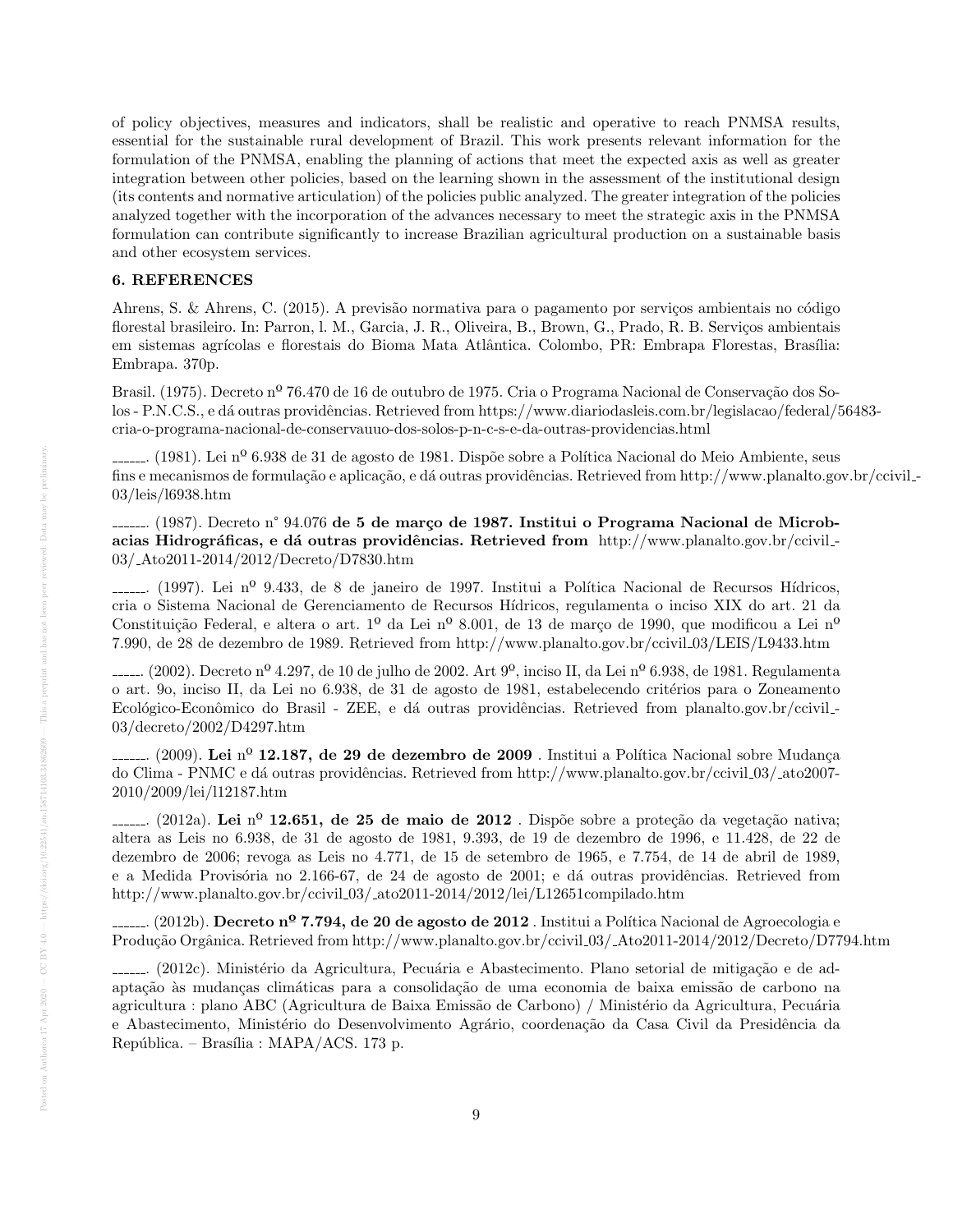........ (2015). Lei nº 13.153, de 30 de julho de 2015. Institui a Política Nacional de Combate à Desertificação e Mitigação dos Efeitos da Seca e seus instrumentos; prevê a criação da Comissão Nacional de Combate `a Desertifica¸c˜ao; e d´a outras providˆencias. Retrieved from http://www.planalto.gov.br/ccivil 03/ ato2015- 2018/2015/lei/l13153.htm

....... (2017). Decreto nº 8.972, de 23 de janeiro de 2017. Institui a Política Nacional de Recuperação da Vegeta¸c˜ao Nativa. Retrieved from http://www.planalto.gov.br/ccivil 03/ ato2015-2018/2017/decreto/D8972.htm

. (2018). Decreto nº 9.414, de 19 de junho de 2018. Institui o Programa Nacional de Levantamento e Interpretação de Solos do Brasil.Retrieved fromhttp://www.planalto.gov.br/ccivil 03/ ato2015-2018/2018/decreto/D9414.htm

Capella, A. C. N. (2018). Formulação de políticas públicas. Brasília, ENAP. 151p.

FAO – Food and Agriculture Organization. (2017). Directrices voluntarias para la gestión sostenible de los suelos. Organización de las Naciones Unidas para la Alimentación y la Agricultura. Roma, Italia.

IPEA - Instituto de Pesquisa Econômica Aplicada. (2012). Gestão das águas: experiências internacional e brasileira. / Organizadores: Castro, C. N. de. Brasília : Ipea. 463 p.

........ (2017). Mudanças no código florestal brasileiro: desafios para a implementação da nova lei. / Organizadores: Silva, A. P. M. da, Marques, H. R., Sambuichi, R. H. R.- Rio de Janeiro: Ipea. 359 p.

........ (2017). A Política Nacional de Agroecologia e Produção Orgânica no Brasil: uma trajetória de luta pelo desenvolvimento rural sustentável. / Organizadores: Sambuichi, R. H. R. – Brasília : Ipea. 463 p.

Leonard, E., Bonnal, P., Foyer, J., Leite, S. P. (2011). A construção normativa do desenvolvimento sustentável nos contextos de sua "tradução em políticas". Uma análise pelas dependências de trajetória no México e no Brasil. In: Análise comparada de políticas agrícolas: uma agenda em transformação/ Bonnal, P., Leite, S. P. (orgs). Rio de Janeiro: Mauad X. p: 173 -196.

MMA - Ministério do Meio Ambiente. (2006). Plano Nacional de Recursos Hídricos. Diretrizes: Volume 3 / Ministério do Meio Ambiente, Secretaria de Recursos Hídricos. – Brasília: MMA. 60 p.

Miranda, R., Scarpinella, G., Silva, R., Mauad, F. (2015). Water Erosion in Brazil and in the World: A Brief Review. Modern Environmental Science and Engineering. 1. 17-26. 10.15341/mese (2333-2581)/01.01.2015/003.

Ollaik, L. G., Medeiros, J. J. (2011) Instrumentos governamentais: reflex˜oes para uma agenda de pesquisa sobre implementação de políticas públicas no Brasil. Rev. Adm. Pública, v. 45, n. 6, Rio de Janeiro, Nov/Dec. 2011.

Pires, M. O. (2013). Cadastro Ambiental rural: das origens às perspectivas para a política ambiental. Brasília: Conservação Internacional.

Polidoro, J. C., Mendonça-Santos, M. de L., Lumbreras, J. F., Coelho, M. R., Carvalho Filho, A. de, Motta, P. E. F. da, Carvalho Junior, W. de, Araujo Filho, J. C. de, Curcio, G. R., Correia, J. R., Martins, E. de S., Spera, S. T., Oliveira, S. R. de M., Bolfe, E. L., Manzatto, C. V., Tosto, S. G., Venturieri, A., Sa, I. B., Oliveira, V. A. de, Shinzato, E., Anjos, L. H. C. dos, Valladares, G. S., Ribeiro, J. L., Medeiros, P. S. C. de, Moreira, F. M. de S., Silva, L. S. L., Sequinatto, L., Aglio, M. L. D., Dart, R. de O. (2016). Programa Nacional de Solos do Brasil (PronaSolos).– Dados eletrônicos. – Rio de Janeiro : Embrapa Solos. 53 p. – (Documentos / Embrapa Solos, ISSN 1517-2627 ; 183).

Rogers, P., Hall, A. W. (2003). In: Soares, S. I. de O., Theodoro, H. D., Jacobi, P. R. Governança e Política Nacional de Recursos Hídricos: qual a posição da Gestão das Aguas no Brasil? In: IV Encontro Nacional da ANPPAS, Brasília, DF, Brasil. 4, 5 e 6 de junho de 2008. Anais... Brasília, DF, 2008.

Santilli, J. (2007). Socioambientalismo e novos direitos: proteção jurídica à diversidade biológica e cultural. São Paulo: Peirópolis – ISA.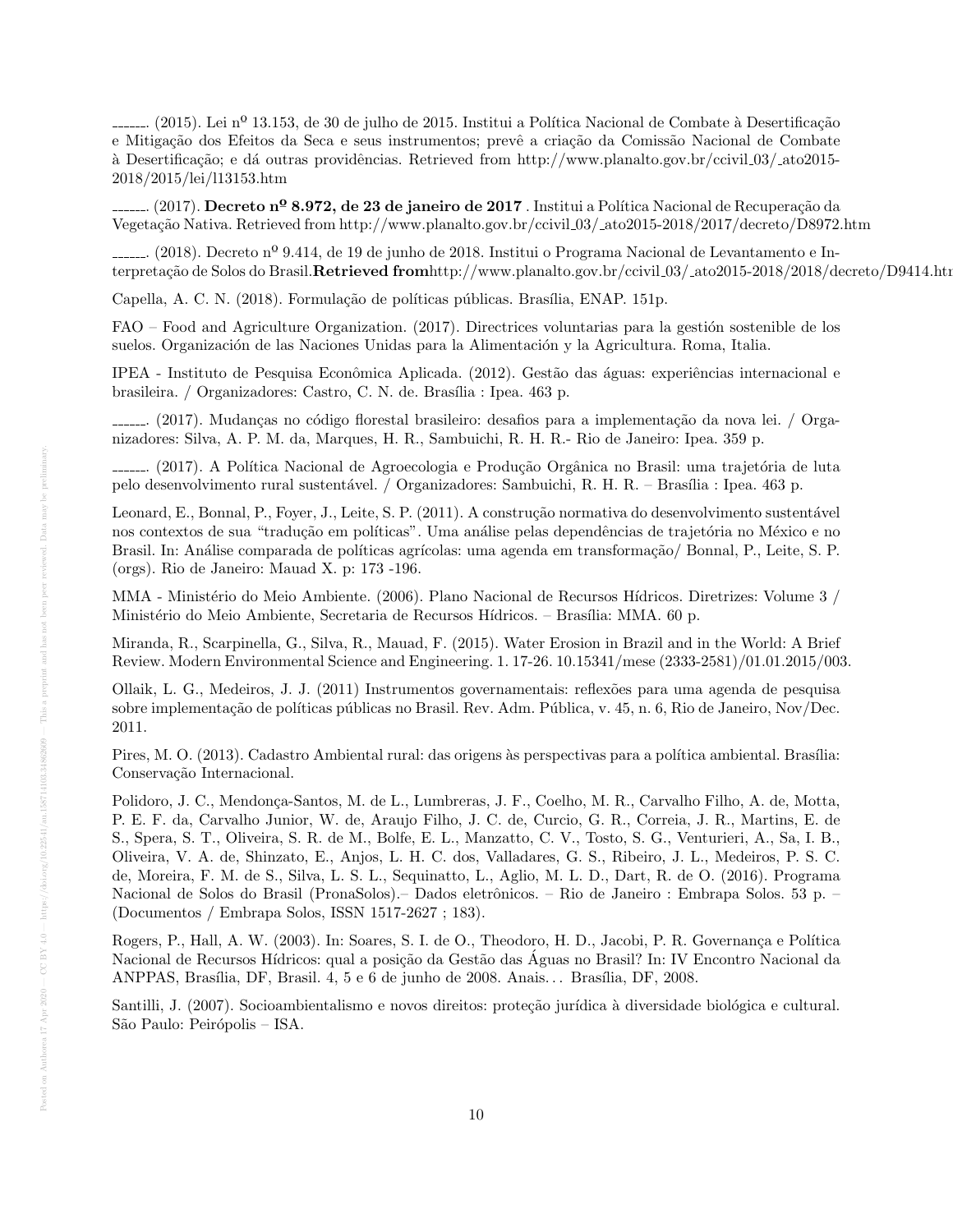TCU - Tribunal de Contas da União. (2008). TC n. 024.500/2008-9. Brasília, DF, 21 out. 2009. Retrieved from https://www.mma.gov.br/images/arquivo/80032/Avaliacao\_TCU/Relatorio%20final%20de%20avaliacao%20do%20PZEE%2

........ (2015). Acórdão n. 1942/2015. Brasília, DF, 5 ago. 2015a. Retrieved from http://portal3.tcu.gov.br/portal/page/portal/ TCU/imprensa/noticias/noticias arquivos/011.713-2015-1%20MAPA%20E%20 MMA%20solos%20comp.pdf.

........ (2019). Acórdão n. 1928/2019. Brasília, DF, 21 ago. 2019. Retrieved from https://pesquisa.apps.tcu.gov.br/ $\#$ /document completo/zee/%2520/DTRELEVANCIA%2520desc%252C%2520NUMACORDAOINT%2520desc/0/%2520?uuid=3365baf0- 7e06-11ea-8e31-75125411e291

United Nations. (2015). Transforming Our World: The 2030 Agenda for Sustainable Development. New York United Nations. Retrieved from https://sustainabledevelopment.un.org/post2015/transformingourworld

## TABLES

Table 1 – Guidelines from the analytical axis for the selected polices.

#### LEGISLATION PREVENTION CONSERVATION RECOVERY MONITORING INTEGRATION

1 Mechanisms for adapting and implementing policies, according to state, watershed and municipality levels;

- 2 Development of inspection instruments and systems to guarantee the use, management and conservation of soil and wat
- 3 Warning mechanisms and integration with rural extension service to correct detected inadequacies;
- 4 Proposition of a fund for priority actions as receipt of financial contributions

|  |  | Table 2: Scoring of selected policies with average guidelines for each axis. |  |  |
|--|--|------------------------------------------------------------------------------|--|--|

|                    | <b>LEGISLATION</b> | <b>PREVENTION</b> | <b>CONSERVATION</b> | <b>RECOVERY</b> | <b>MONITORING</b> | IN           |
|--------------------|--------------------|-------------------|---------------------|-----------------|-------------------|--------------|
| <b>PNMA</b>        | ച                  |                   | $1,\!50$            | 1,67            | 1.33              | $\bf{2}$     |
| <b>PNRH</b>        | $1.75\,$           | $\bf 1.75$        | 1,75                | 1,33            | 1,33              | $\bf{2}$     |
| <b>Forest Code</b> | 1.5                |                   |                     | $\bf 1.33$      |                   | $\pm$ 4      |
| <b>PNAPO</b>       | $\bf 1.75$         | $1.5\,$           | 2,00                | 1,00            |                   | $\bf{2}$     |
| <b>PNMC</b>        | $1.5\,$            |                   | $1.75\,$            | $1.67\,$        | ົ                 | $\mathbf{2}$ |
| Proveg             | $1.5\,$            |                   | 1,75                | 1,33            |                   | 1.5          |
| <b>PNCDMES</b>     | $\bf{2}$           | $1.75\,$          | 2,00                | 1,33            |                   | ı.           |
| Total/axis         | 1.71               | 1,57              | 1,82                | $_{1,38}$       | $1.81\,$          | $\pm 1.1$    |
|                    |                    |                   |                     |                 |                   |              |

.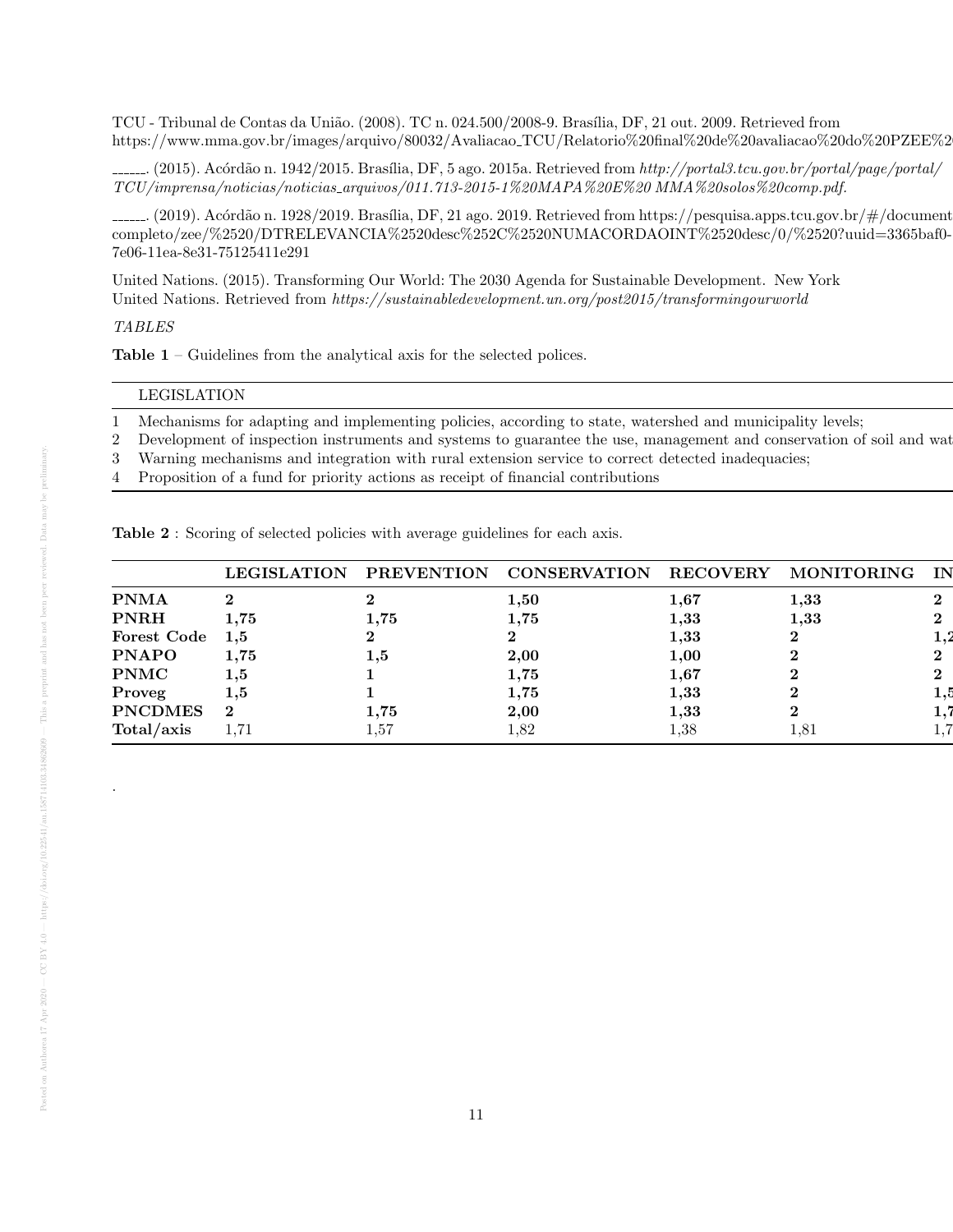



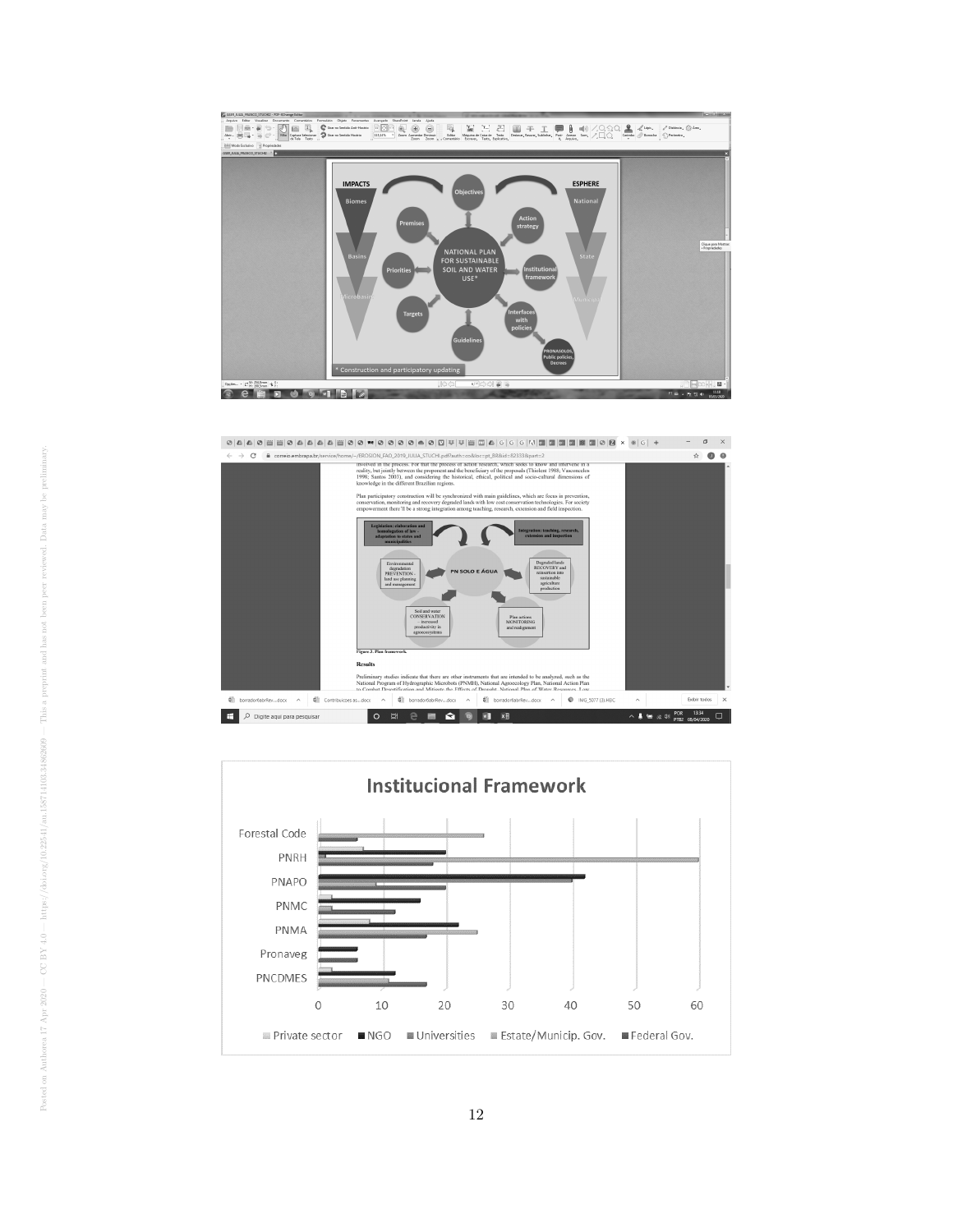

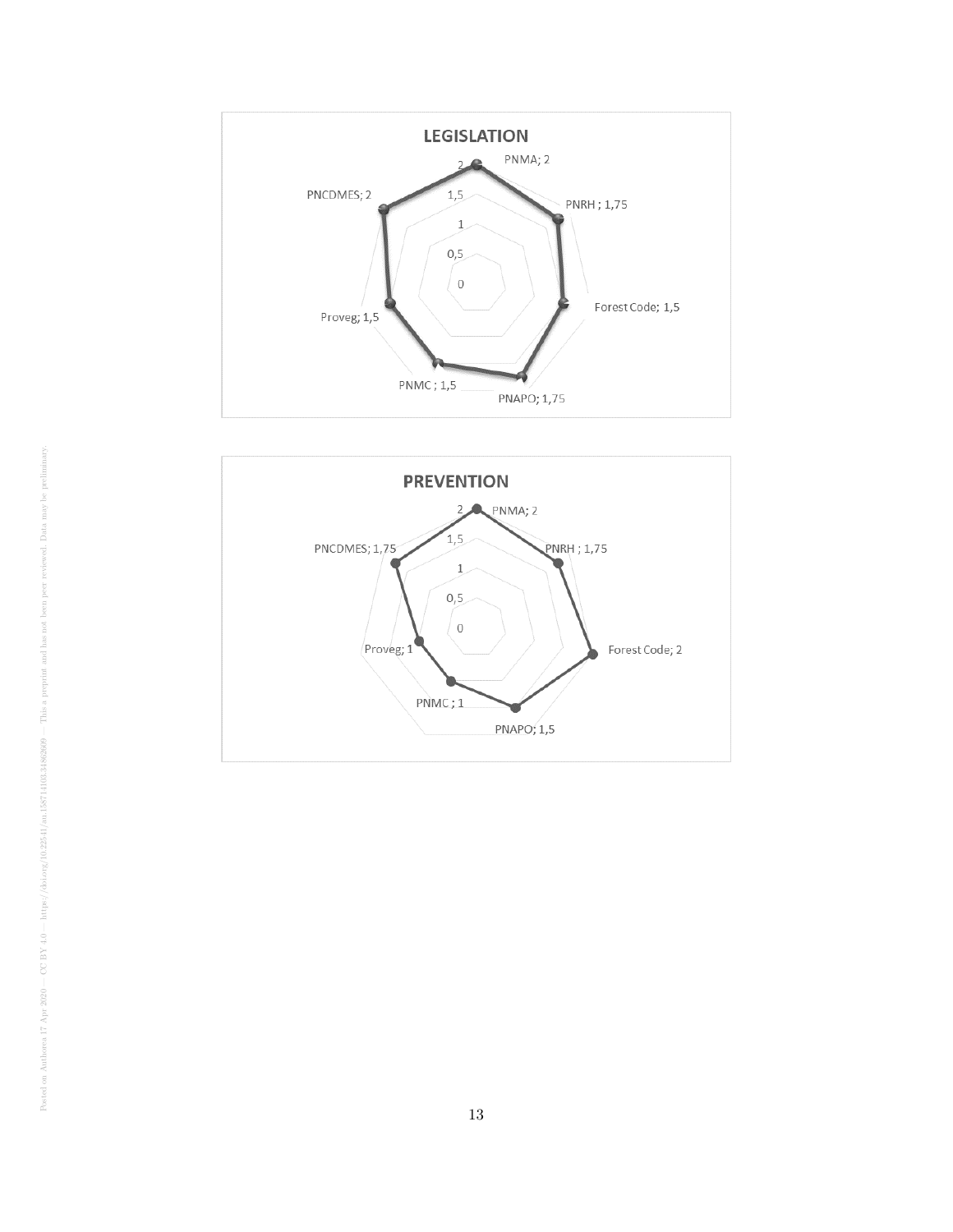